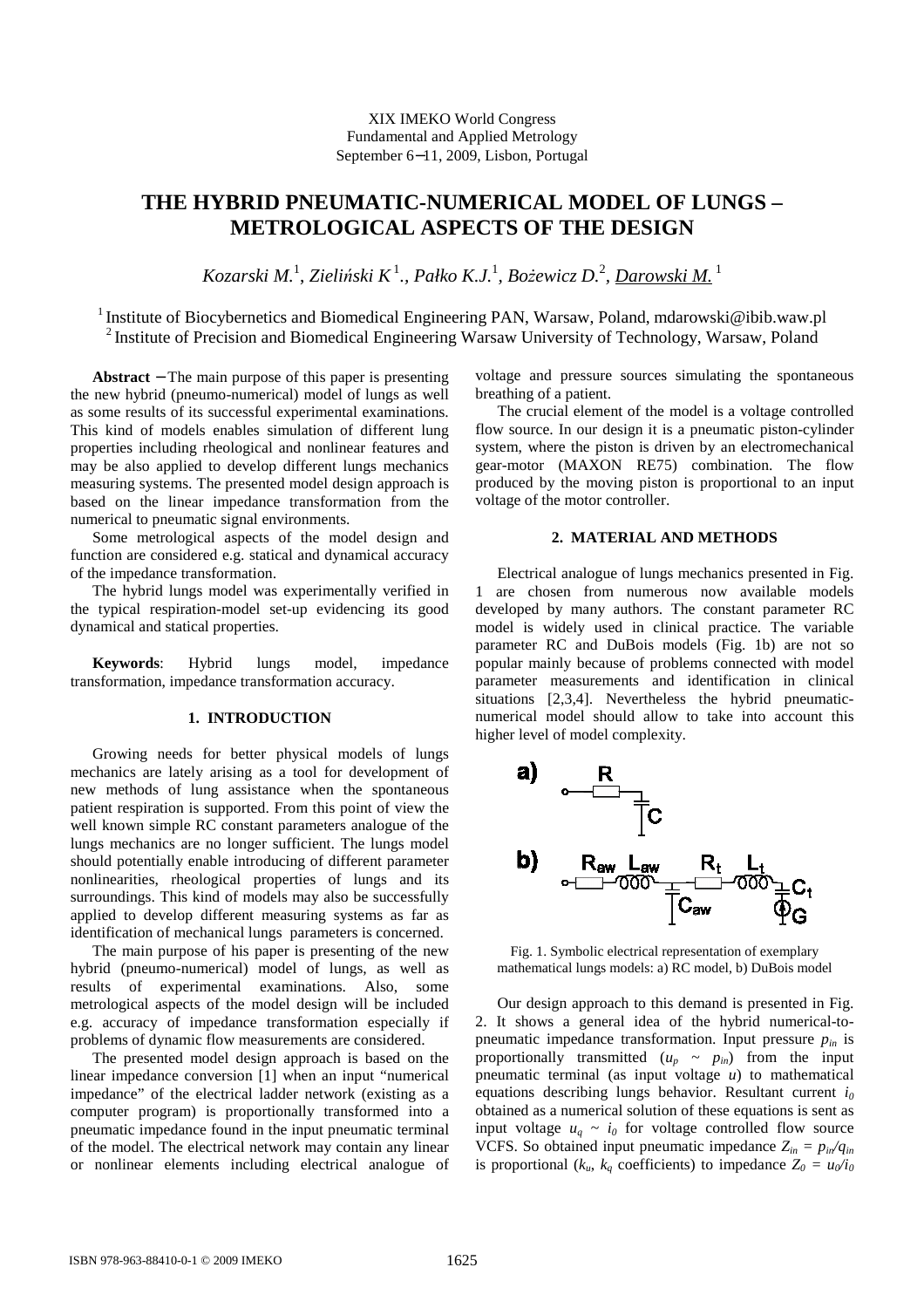representing static and dynamic properties of the mathematical lungs model.



Fig. 2. The hybrid pneumo-numerical transformer

VCFS may be realized in many ways. In our case this is the piston-type design presented in Fig. 3 as the physical part of the whole hybrid model of lungs. The numerical part of the lungs model is based on the DuBois model from Fig. 1b with distinguished the airway ( $R_{aw}$ ,  $L_{aw}$ ,  $C_{aw}$ ) and tissue  $(R_t, L_t, C_t)$  sections along with a spontaneous breath generator *psb*. The numerical and physical parts are

connected by A/D and D/A converters according to the hybrid transformation idea shown in Fig. 2.

The described VCFS has many advantages as compared to other designs (e.g. with analog electro-pneumatic diverting valves). First of all, it eliminates problem connected with dynamic flow measurements as the motor driven piston itself may be treated as an accurate flow standard. The accuracy of this flow generator mainly depends on accuracy of angular speed n measurement error. In the discussed case it is less than 0.5% of the actual *n* value. This is guarantied by the applied tacho-generator (Hübner GTL-5). Errors introduced by variations of crosssection area A of the piston-cylinder combination are negligible as compared to the tacho-error. The same touches the error introduced by lead variations of the ball-screw drive. So, the resultant error of VCFS is less than 0.5% what is acceptable for the discussed application. The next considerable source of a model error is pressure transducer p/u. For small temperature variations  $(25^{\circ}C \pm 10^{\circ})$ characteristic for typical laboratory situation) the pressure transducer error is also smaller than 0.5% so the resultant error of the impedance transformation is assessed as following:

$$
\frac{\delta Z_{in}}{Z_{in}} < \frac{\delta p_{in}}{p_{in}} + \frac{\delta q_{in}}{q_{in}} < 1\%
$$
 (1)

In the hybrid model there is also an opportunity of direct measuring of lungs volume variations. It is performed by the linear variable differential transformer (PELTRON PJZ150). The volume measurement error is also less than 0.3% in the whole range of volume variations.



Fig. 3. The hybrid lungs model,  $q_{aw} = q_{in}$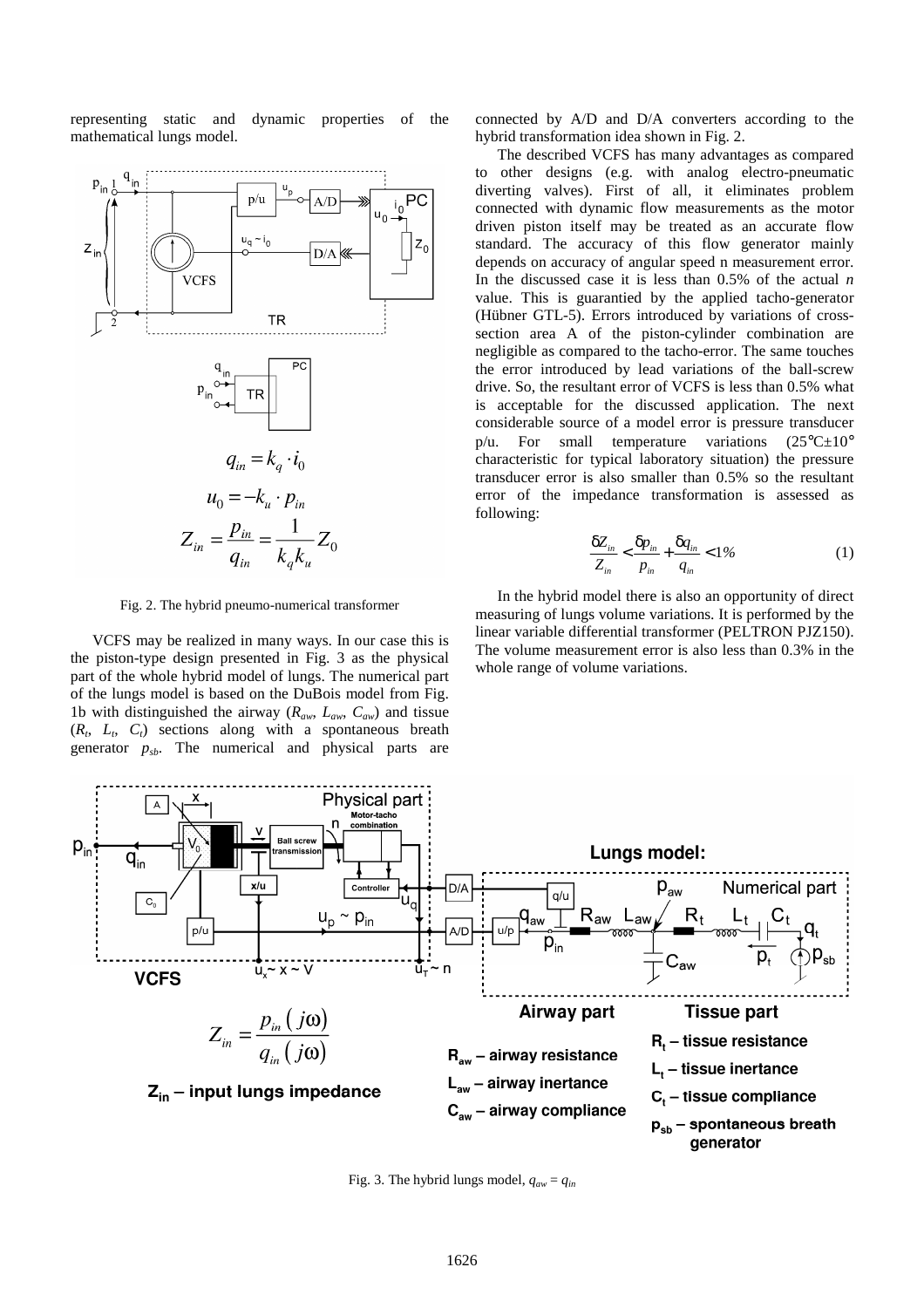A dynamic properties of *VCFS* are remarkable. A time constant of the piston motor system response to the input step voltage is less than 1ms what is much better than is really needed in low frequency respiratory applications.

The low frequency lung ventilation , practically never exceeding 1Hz value is the predominant method of treatment in typical clinical situation. To represent perfectly flow and pressure traces found in the patient – respirator system it is enough to take into account higher harmonics up to  $16<sup>th</sup>$  harmonic of the basic frequency. It means that the hybrid lung model reproducing dynamic flow phenomena in the 100Hz frequency range may be found as dynamically errorless for most of the respiratory applications.

The piston-based hybrid lungs model presented in Fig. 3 among many advantages has one functional limitation connected with volume  $V_0$  of the cylinder chamber. This chamber is necessary to make possible bidirectional movements of the piston. On other hand it represents some time-variable pneumatic capacity  $C_0$  actually existing in the system and may be expressed by the following equation

$$
C_0 = \frac{V_0}{n_p \cdot p_a} \tag{2}
$$

where

 $n_p$  – politropic exponent,

 $p_a$  – average absolute pressure in the cylinder.

The point is frequency dependence of the politropic exponents as the variability range is considerable (for air  $1 \le$  $n_p \leq 1.4$ ). Volume variations cause pressure variations what brings about gas temperature changes. The pressure field is shifted in phase regarding the temperature field. These relations are mathematically complicated (expressed by Bessel functions) and can be analytically expressed only for simple chamber shapes. But there is one practical indication allowing to asses whether the real problem may by expected. It is based on the Womersley number  $\alpha_W$ calculations:

$$
\alpha_w = \frac{d}{2} \cdot \sqrt{\frac{\omega}{v}}
$$
 (3)

where

- $d$  characteristic dimension (the smallest linear diameter),
- $\omega$  circular frequency of volume variations,
- $\nu$  kinematic gas viscosity.

For  $\alpha_W < 1$  the thermodynamic gas process may be treated as isothermal while  $\alpha_W > 100$  the adiabatic process can be assumed. For  $3 < \alpha_W < 20$  the strong frequency dependence of the  $n_p$  may be expected.

The capacitance variability itself does not presents the real problem because it well corresponds with natural lungs airway capacitance component *Caw* variability and so may be easily taken into account.

#### **3. LABORATORY EXAMINATIONS**

The previously discussed hybrid model was tested in the typical respirator-model set-up presented in Fig. 4 where Nellcor Puritan Bennett 840 ventilator was applied working at the constant pressure mode of operation.



Fig. 4. The model-respirator experimental set-up

Exemplary flow and pressure traces in different points of the examined system are shown in Fig. 5. They evidence good dynamic and static properties of the lungs model observed as its flow response to small pressure noise generated by the ventilator. This effect is even better visible in equivalent spirometric loops presented in Fig. 6 where volume *V* is directly calculated from displacement *x* of the piston.



Fig. 5. Pressure and flow traces

Spirometric loops are of the first importance for physicians allowing many diagnostic conclusions but they make also possible to asses performance of the ventilator.

For example, the upper part of the volume-flow (*V-qaw*) loop from Fig. 6a allow to say how fast is the expiratory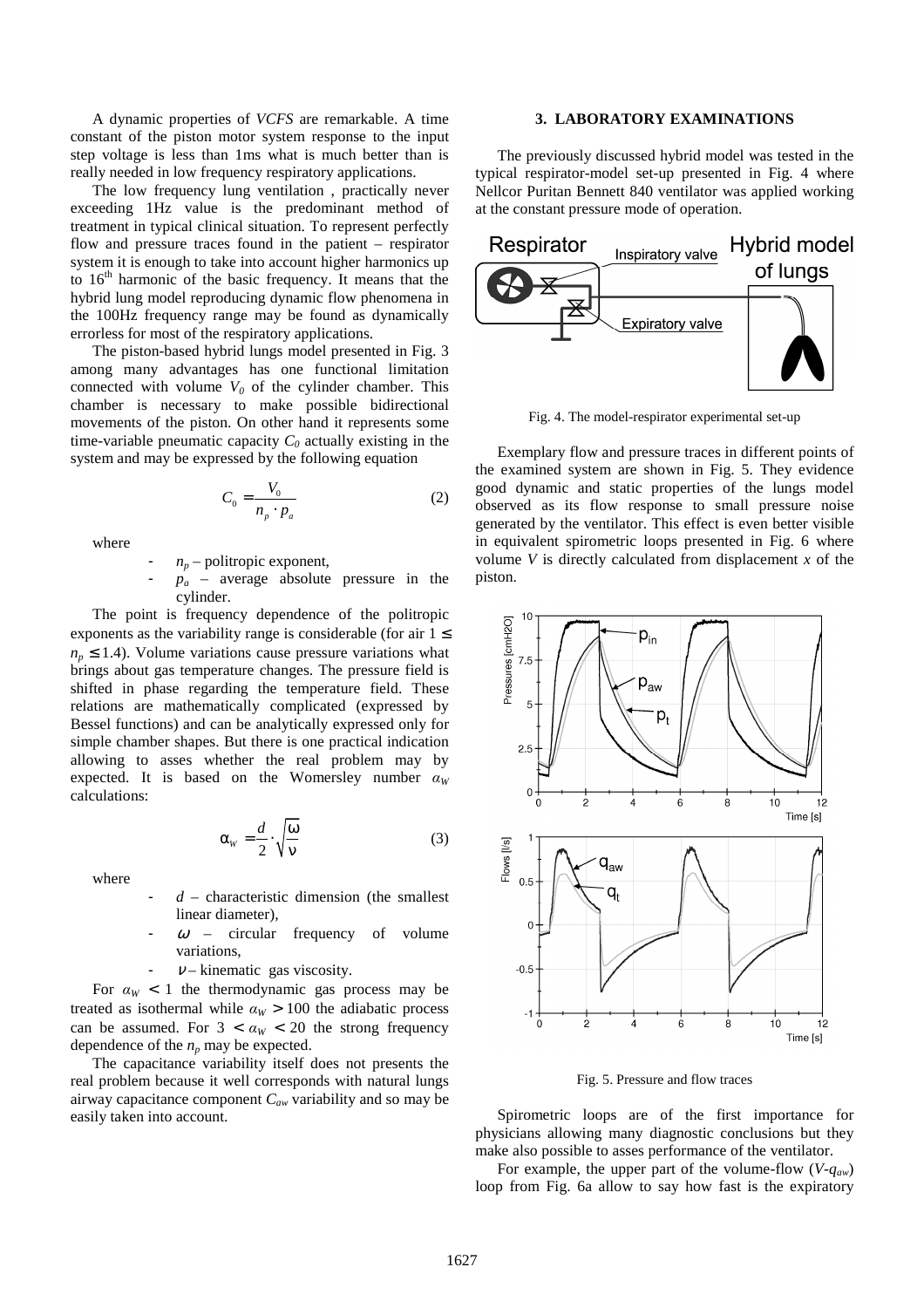valve of the ventilator. The horizontal line evidences good dynamic features of the valve. Next, the linearity of the left part of *V-qaw* trace allow to asses the resultant expiratory resistance *Rresultant* containing both the valve and model components.

Pressure-volume loop (Fig. 6b) gives basic information on energetic aspects of the lung ventilation as its area represents energy delivered to the lungs.



Fig. 6. Spirometric loops

The exemplary traces presented in Fig. 7 evidence the characteristic changes of input pressure *pin* (Fig. 7a), input flow *qaw* (Fig. 7b) and volume *V* (Fig. 7c) when airway resistance *Raw* varies. The characteristic steep pressure decrease can be observed (Fig. 7a) as a function of the resistance value variations.

The flow courses from Fig. 7b confirm conclusions as far as very good dynamical properties of the hybrid model of lungs are concerned. The expiratory flow decreases to the maximum negative value immediately.

Volume traces from Fig. 7c are typical: what should be here pointed out is their high metrological quality thanks to direct volume measurements possible with the piston displacement transducer not influenced by noises generated in the respirator-model system.



Fig. 7. Pressure (a), flow (b) and volume (c) traces for different airway resistances:  $R_{aw} = 3$  [cmH<sub>2</sub>O\*s<sup>\*</sup>l<sup>-1</sup>] and  $R_{aw} = 5$  [cmH<sub>2</sub>O\*s<sup>\*</sup>l<sup>-1</sup>]

The whole laboratory set-up is shown in Fig. 8. The respirator connected with the hybrid piston-cylinder model of lungs is clearly visible.

#### **4. DISCUSSION AND CONCLUSIONS**

Laboratory examinations proved very good statical and dynamical properties of the presented hybrid model of lungs.

The presented here design approach, consisting in extraction of a model section playing a role of the impedance converter, allows to transform signals from the numerical environments into the pneumatic one which makes possible direct connection of medical devices e.g. lungs ventilators.

Accuracy of the impedance transformation for large pressure and flow signal is better than 1% and is limited mainly by accuracy of motor rotational speed (0.5%) measurements. The motor-speed transducer applied in the hybrid model has been chosen as a compromise between requirements of acceptable accuracy of motor speed